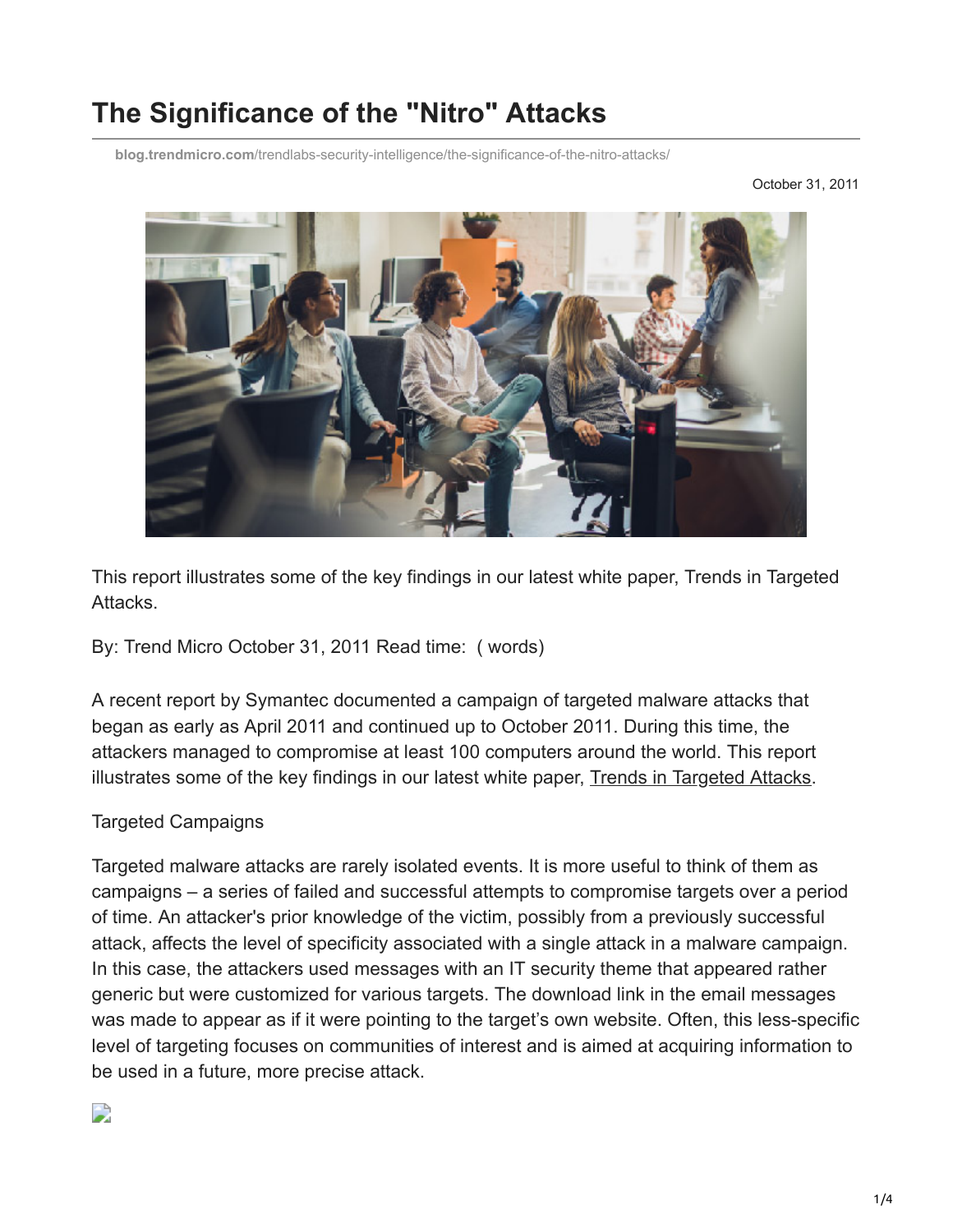Moreover, there is generally a diversity of targets. In this case, the Nitro attackers targeted a concentration of chemical companies but also targeted human rights NGOs, motor companies and defense contractors.

## *Human Interaction*

The backdoor used in the Nitro campaign is known as Poison Ivy. It is a freely available Trojan that provides an attacker with full, "real-time" access to a compromised computer. One often overlooked component of targeted malware attacks is the reliance on real time human interaction. This distinguishes them from automated botnets. When the Poison Ivy backdoor connects to the attackers command and control infrastructure there is a human at the other end that can begin exploring the compromised computer and the network to which it belongs. This attacker can steal information, install additional malware and compromise other machines on the same network. Most importantly, the human on the other end of the Poison Ivy Trojan can react to defensive measures taken by the victim.

## *Segmented Infrastructure*

Attackers need to deploy command and control (C&C) infrastructure in order to maintain connectivity to the computers they compromise. The attackers sometimes maintain distinct sets of C&C infrastructure making it difficult to uncover the full extent of their operations. Using the initial malware samples, domains and IP addresses provided by Symantec, we were able to map out three distinct sets of command and control infrastructure. The first set of command and control infrastructure contains three domains provided by dynamic DNS services. Attackers often use dynamic DNS services in conjunction with RATs, such as Poison Ivy. These services make it easy for the attackers to update their C&C domains to new IP addresses thus maintaining consistent connectivity with the compromised computers.

## [Click for larger view](http://blog.trendmicro.com/trendlabs-security-intelligence/files/2011/10/nitro1.jpg)

The second set of C&C infrastructure centers around three domains which all resolved to the same IP address. The C&C domain, *domain.rm6.org* was also [used in an attack](https://www.scottishappraisal.scot.nhs.uk/media/29415/20110825%20-%20targeted%20email%20attack%20v1.1.pdf). on the UK government in August 2011.

## **[Click for larger view](http://blog.trendmicro.com/trendlabs-security-intelligence/files/2011/10/nitro2.jpg)**

The third set centers on the domain *antivirus-groups.com* and the IP address *204.74.215.58* which Symantec has associated with a specific actor which they've codenamed "Covert Grove".

## **[Click for larger view](http://blog.trendmicro.com/trendlabs-security-intelligence/files/2011/11/C_and_C_3a1.jpg)**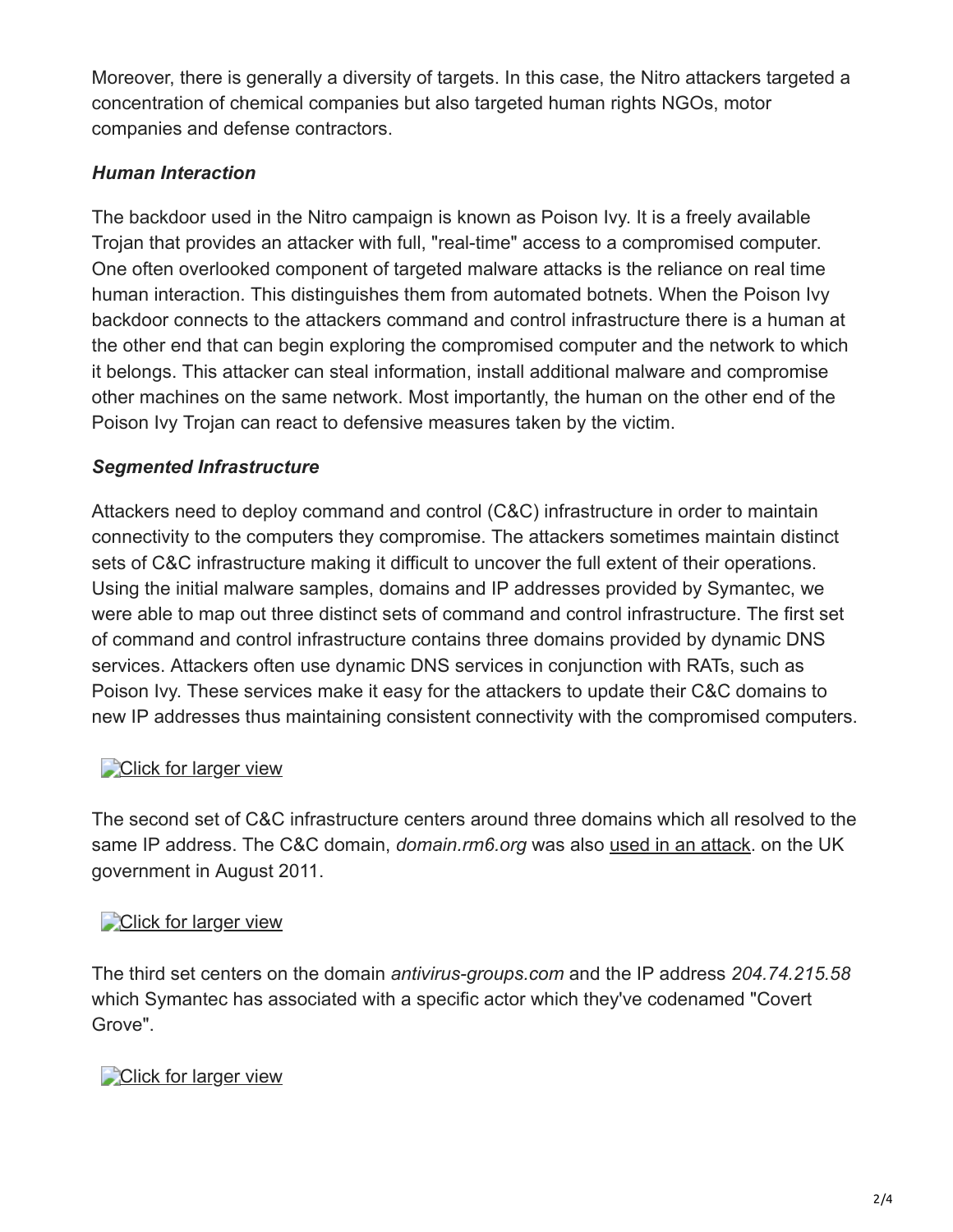This segmented infrastructure allows the same set of attackers to target different potential victims without having all the attacks linked together. Without additional information, it can be difficult to link together the full scope of targeted malware campaigns. This illustrates how important threat intelligence is to defensive strategies. Here are some examples of MD5s connecting to the Nitro infrastructure:

- 37f70717f549f1938e5785527e56978d
- 5d075e9536c5494745135c1176981c96
- 64a4ad90a55e7b6c30c46135435f50a2
- 6e99585c3fbd4f3a55bd8f604cb35f38
- 70fcb3446fce23b18d9a12b2ed911e52
- 76000c77ea9a214f5b2ae8cc387809db
- 87aeec7f7c4ec1b6dc5e6c39b28d8273
- 8d36fd85d9c7d1f4bb170a28cc23498a
- a98d2c90b9494fc885c7cd35d43666ea
- c128c40bd8acb282288e8138352ce4e1
- 841ec2dec944964fc54786a1167713ff
- 22f77c113cc6d43d8c12ed3c9fb39825
- 6f6d6a848f87fbf26f71549d73da61f4
- b2b9702164512a92733939343275245b
- 2173b43a66070aadf052ab66dd6933ce
- f18c7639dbb8644c4bca179243ee2a99
- 9ff1e8e227e1be3dbfc55f17d2e97df8
- 31346e5b39ddb095d76071ac86da4c2e
- 20baa1cbacdab191c717f4ef5626de93
- ffa73b9f9e650f50b8568a647a9a35cf
- 070d1e5c9299afa47df25e63572a3ae8
- d558e1069a0f3f61fedcf58a0c1995fe
- 27103c6c9a80b6cf23789e2f51a846eb
- 2ffe59a6a047b2333a1f3eb58753f3bc
- 0f54a9757f1a2fef2b04b776714a7546
- c2864aff6360feb36f2ff6a6c634ddb4
- cca3af36dff79b27de093a71396afb8d
- 4a35488762f70170dc0d3f46f94a7bcb
- 3037049411db0453c91e60393a248be2
- dd5715cb3b0cdddbe131f03cc08f0f57
- 4fd6453a606e17e5efb166ad80eba5e0
- 091457444b7e7899c242c5125ddc0571
- 6e99585c3fbd4f3a55bd8f604cb35f38
- 07e266f7fb3c36a1f3a5c5d2d229a478
- 17e7022496d8092d3ca76ae9524a7260
- 2f37912e7cb6e5c478e6dc3d0e381a24
- 5d075e9536c5494745135c1176981c96